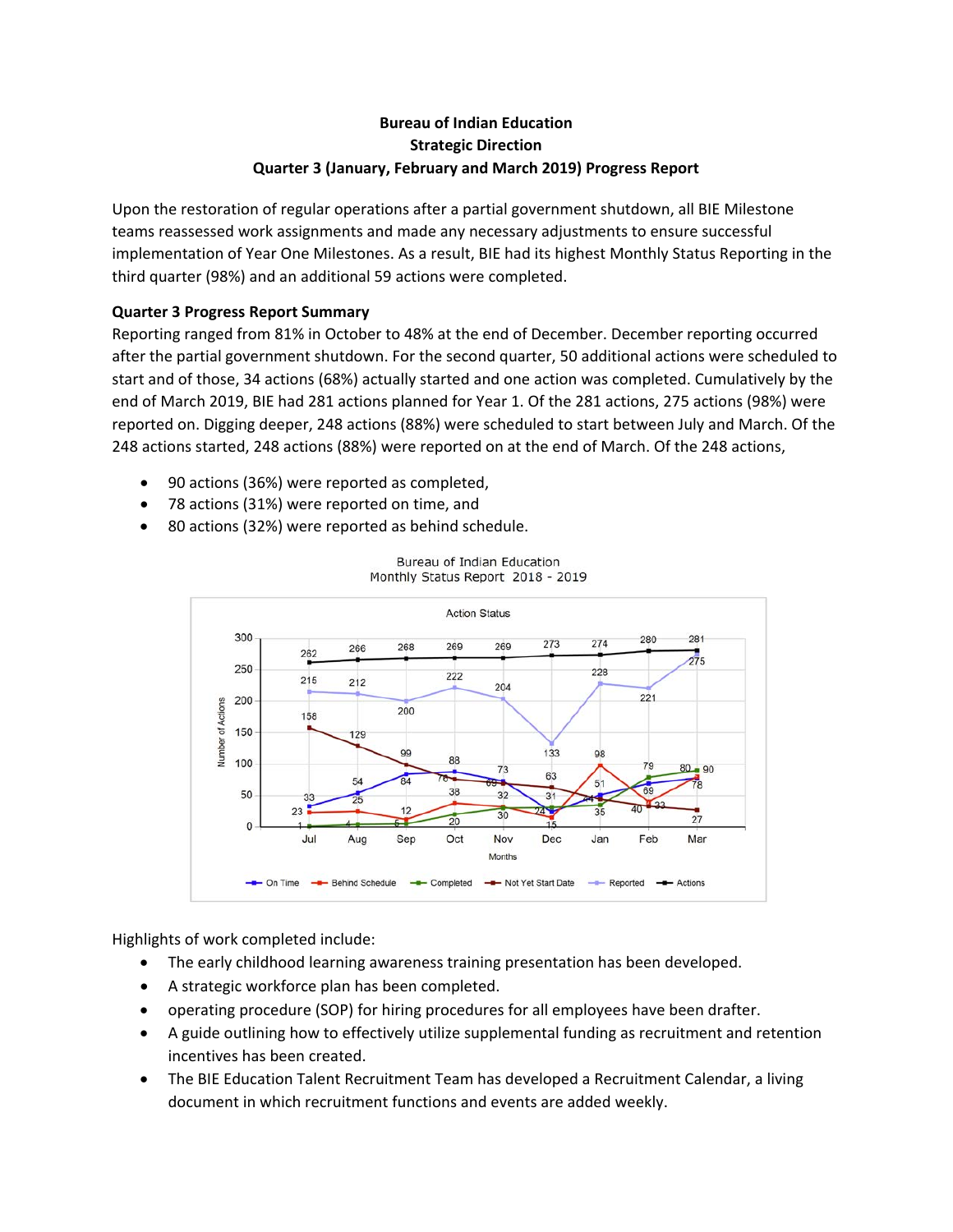# **BIE Division Quarter 3 Progress Report**

### *Office of the Director*

Cumulatively, by the end of March 112 actions were assigned to this division and 110 actions (98%) were reported on. Of those 110 reported actions,

- 34 actions (31%) were reported as completed,
- 34 actions (31%) were reported as on time,
- 31 actions (28%) were reported as behind schedule, and
- 11 actions (10%) were reported as not yet started.



#### *Bureau Operated Schools*

Cumulatively, by the end of March 51 actions were assigned to this division and 48 actions (94%) were reported on. Of those 48 reported actions,

- 10 actions (21%) were reported as completed,
- 16 actions (33%) were reported as on time,
- 15 actions (31%) were reported as behind schedule, and
- 7 actions (15%) were reported as not yet started.

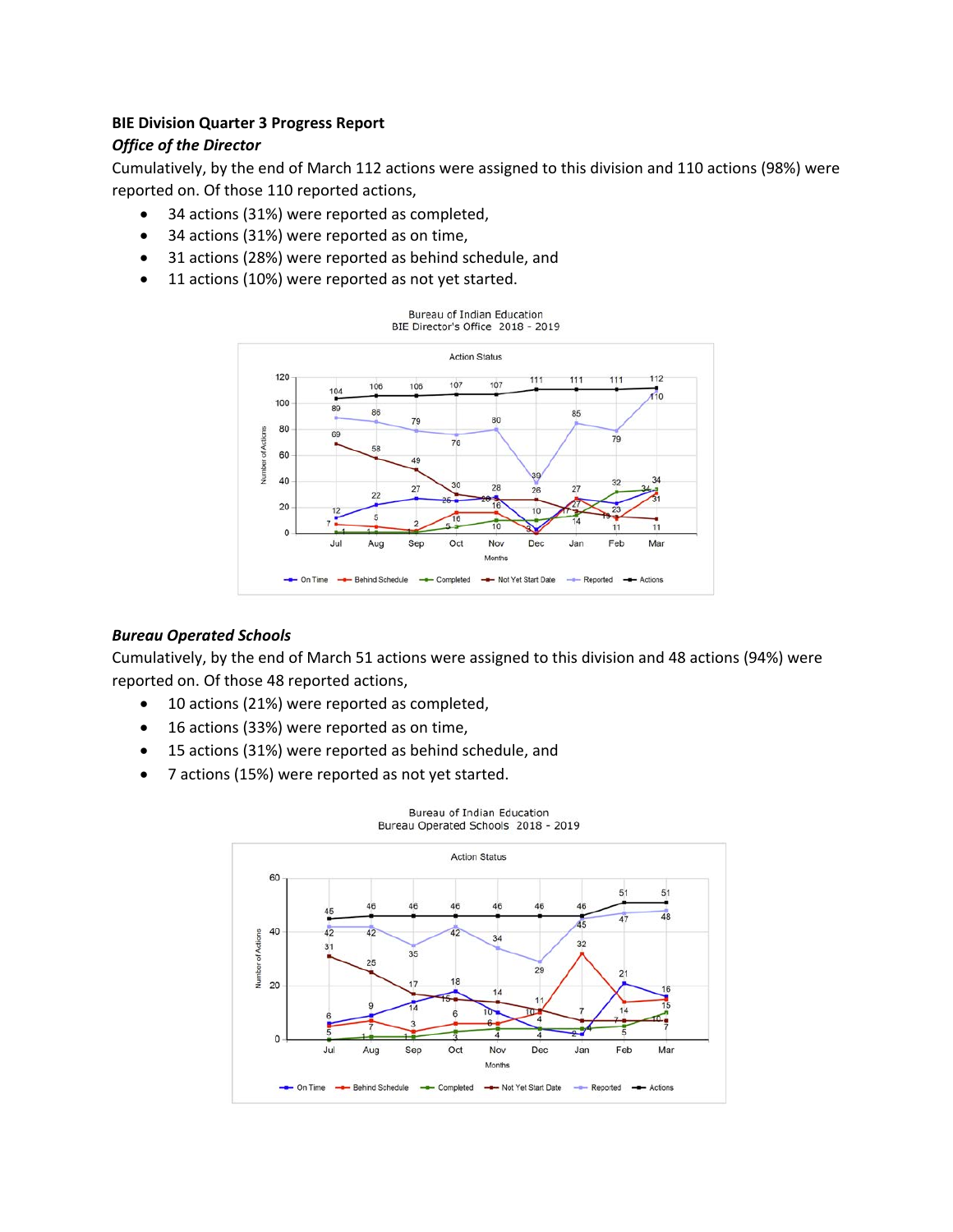#### *Navajo Schools*

Cumulatively, by the end of March 43 actions were assigned to this division and 43 actions (100%) were reported on. Of those 43 reported actions,

- 17 actions (40%) were reported as completed,
- 12 actions (28%) were reported as on time,
- 10 actions (23%) were reported as behind schedule, and
- 4 actions (9%) were reported as not yet started.



#### *Performance & Accountability*

Cumulatively, by the end of March 12 actions were assigned to this division and 11 actions (92%) were reported on. All actions have started as of January. Of those 11 reported actions,

- 1 action (9%) was reported as completed, and
- 10 actions (91%) were reported as behind schedule, and